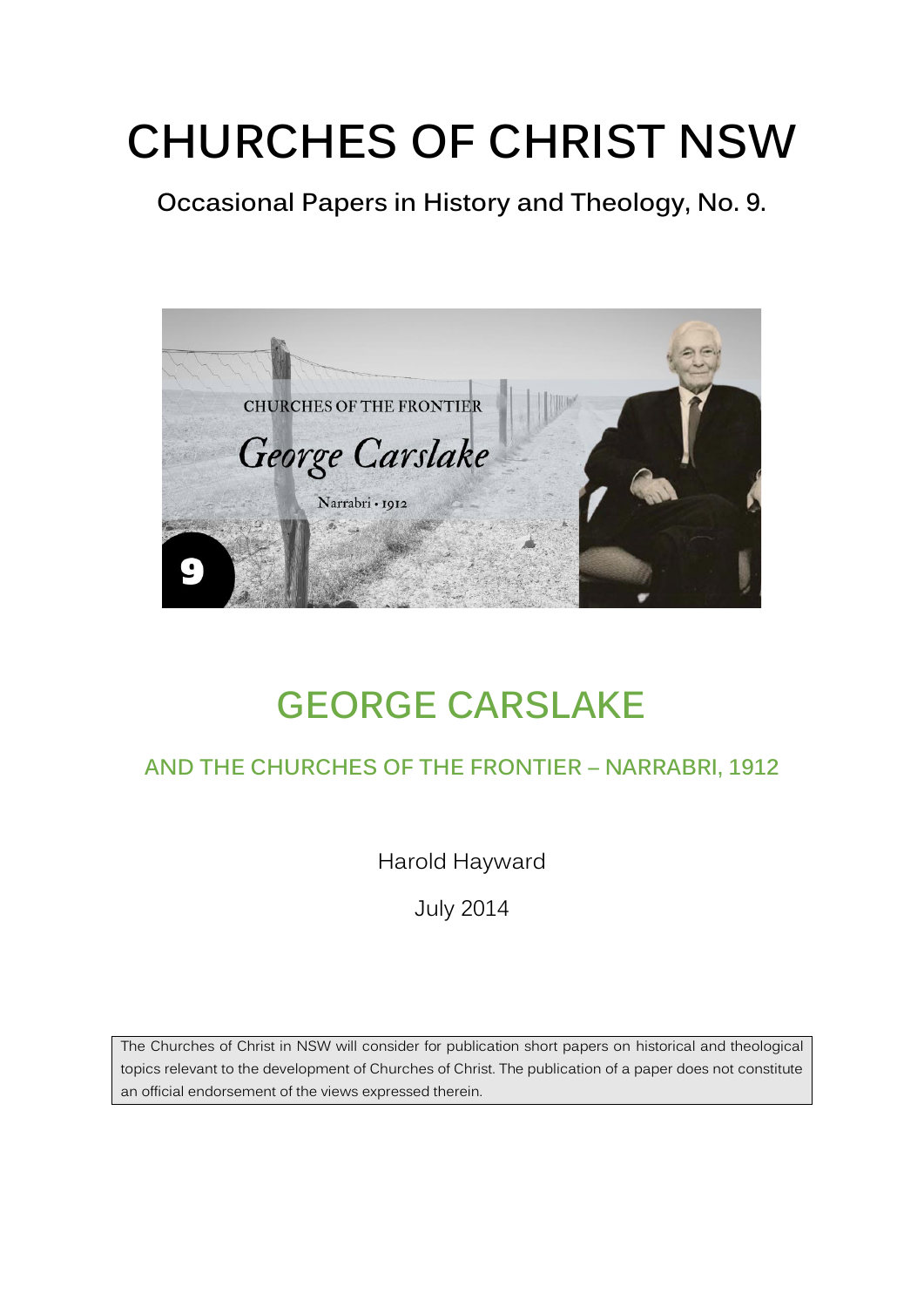## **George Albert Carslake (1881-1974)**

**This paper tells the story of the establishment of a church in Narrabri, New South Wales. It speaks to the dedication, devotion and determination of pioneers George and Gracie Carslake. It outlines how the friendly little church established in their home later built a chapel and secured the appointment of evangelists.** 

In 1899 the editor of *The Australian Christian* pointed to promising indications for the cause of "primitive Christianity" in Sydney. He noted with concern the meagre representation of Churches of Christ in rural NSW. He wrote:

Outside Sydney the only fields in which we have evangelists labouring are Corowa and Lismore. In most of the large cities and towns such as Newcastle, Bathurst, Maitland, Armidale, Grafton, Glen Innes, Goulburn, Albury and others we have no churches and no immediate prospect of establishing any. In Victoria and South Australia, we have many country churches, and it will probably be found that on enquiry they owe their existence and prosperity largely to help from the strong churches of Melbourne and Adelaide.<sup>i</sup>

The editor's observations are borne out by the statistics. In 1899, there were some twenty churches in NSW with a total membership of 1382. Over 1000 of these members were linked to the near city churches of Enmore, Surry Hills (Sydney), Marrickville and the mission church of Woollahra / Paddington. Of the 20 churches, 10 might be regarded as rural. Among them were Bungawalbyn (14 members), Junee (13 members), Mungindi (18 members), Moree (31 members) Wagga Wagga (19 members) and Wingham (16 members). A church at Bowraville closed that year, and Mungindi was known to be in trouble.<sup>ii</sup> It is doubtful if in some of these little towns there was a sufficient mass of population to support other than a small congregation.

#### **Problems supporting churches in rural NSW**

The work in these areas was hampered by the distance from Sydney, the lack of available evangelists and the paucity of funds available to the Home Missions Committee. The newly formed committee largely tapped into the same handful of metropolitan churches for its financial support. There is little doubt that the lack of evangelists was a major handicap. The Home Missions Committee supported church at Woollahra was beginning to grow strongly under the leadership of Thomas Bagley who spent much time on raising funds to build a chapel at nearby Paddington.<sup>iii</sup>The church at Lismore in northern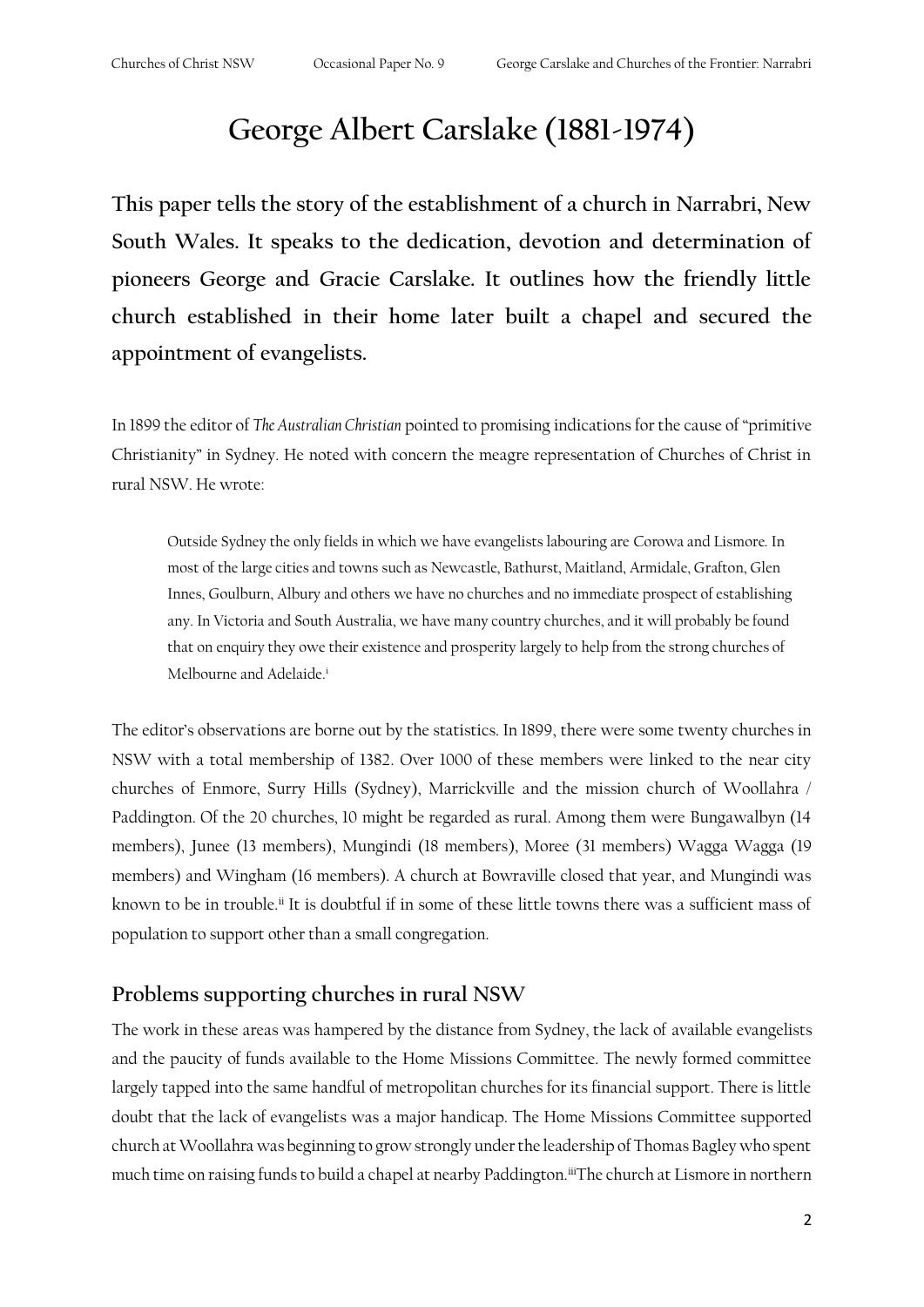NSW managed to appoint its own evangelist in 1899 (William James (W.J.) Way) and reported over 30 additions in the ensuing year. The Newtown/Enmore church provided occasional ministry assistance to country churches before the 1880s, but such support was too haphazard to be of enduring benefit. Under the sponsorship of the Conference Committee, Charles Thomas (C.T.) Forscutt of Enmore visited churches in the Manning River area and conducted a brief mission in Dubbo which resulted in two baptisms (in the Macquarie River). Despite a vigorous follow up interim ministry by R.C Gilmour, the Dubbo church plant failed to take root.

Until the extension of railways in the 1880s, distance was a major impediment to regularly servicing remote inland churches in NSW. Limited shipping was available to some larger coastal towns. The typical pattern of church planting in NSW was the decision by one or two couples to set up the Lord's Table in their homes and then draw others in. It may well be that the sheer isolation of some of the frontier towns helped draw kindred spirits together. In the bigger towns like Bathurst, Grafton and Goulburn, there was more social amenity. Setting up a small communion service in a home was a relatively simple thing to do requiring no great theological literacy. This is not to detract from the devotion, dedication and determination of those pioneers who sought to advance the gospel in this way. The absence of a meeting house, or chapel, was not just an accommodative inconvenience, but hindered the creation of a public presence. Strangers tend not to walk into private homes.

#### **Beginnings at Narrabri**

George and Alberta Grace ("Gracie") Carslake (nee Lawrie) moved with their young family to Narrabri NSW from Balaklava, South Australia, in 1911. What prompted this move to north-west NSW is not clear, but they were probably attracted by the farming opportunities in the district. Accompanying them on their journey was a newly wedded couple, Mr. and Mrs. Will May.

Narrabri, situated some 500 kms from Sydney, had a population at the time of around 4000 people. There were five churches in the town. The Carslakes attended the little Methodist church but occasionally went to the Presbyterian or Anglican churches. But with a rich background in Churches of Christ (at Long Plains and Mallala, SA) they longed for their familiar Sunday morning service and the opportunity of "meeting our Lord around His table" Carslake appealed to the NSW Home Missions Committee for assistance. He wrote:

We have come to West Narrabri from the church at Balaklava, S.A., and are anxious to start meetings. It is a comparatively new district. There are a lot of new settlers here, who I believe would meet and join in with us if you could send along a very energetic man to give us a start. The Catholics seem to have possession of the town so far, and we are all anxious on that account to start; and as we have a nice large room, could make a start there.<sup>iv</sup>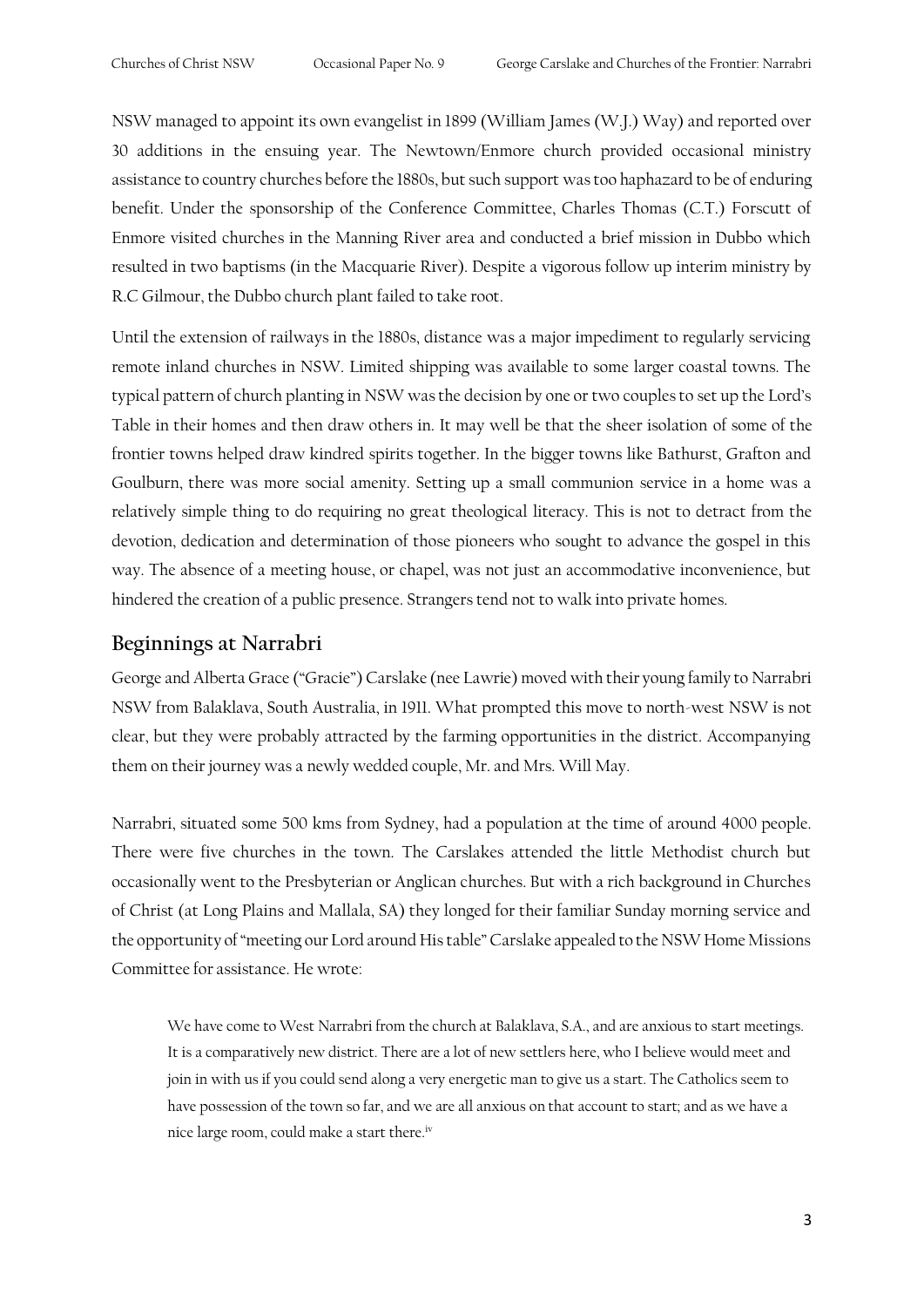#### **THE CARSLAKE FAMILY**



*Image: Back: Robert (Bob), Joy, Ivy and George jnr. Front: Grace, Faith and George snr.*

In the event the Carslakes set up the Lord's Table on their verandah and met with the Mays. Others were invited to join, and their numbers swelled. Among the new settlers were brothers Arthur and Harold Goulter from Colac in Victoria. A younger brother, Oswald, joined Arthur and Harold as a farm hand. They were made welcome in the Carslake home and attended services there. The Sunday church program included:

Bible study, an informal church service with words of edification and the observance of the Lord's supper. An ample dinner followed, and in the afternoon, there were hours of good-natured conversation which shifted from farm problems to questions about the church and Christian life.<sup>v</sup>

The friendliness of the Carslakes and their neighbourliness left a deep impression on Oswald Goulter who later reminisced "He [George Carslake] was a living demonstration of the biblical truths of the passages he read to us".

The house meeting transferred to the School of Arts hall and E.J. Waters, the minister of the Church of Christ at Inverell (some 180 kms away) was invited to undertake some occasional preaching. Under his preaching the Goulters made their decisions for Christ and were baptised by Waters in the Namoi River.<sup>vi</sup> These men had a Baptist background, so the transition was not difficult. But the baptismal service itself left quite an impression on spectators on the riverbank, one onlooker requesting baptism. *Image: E.J.Waters, Inverellvii*

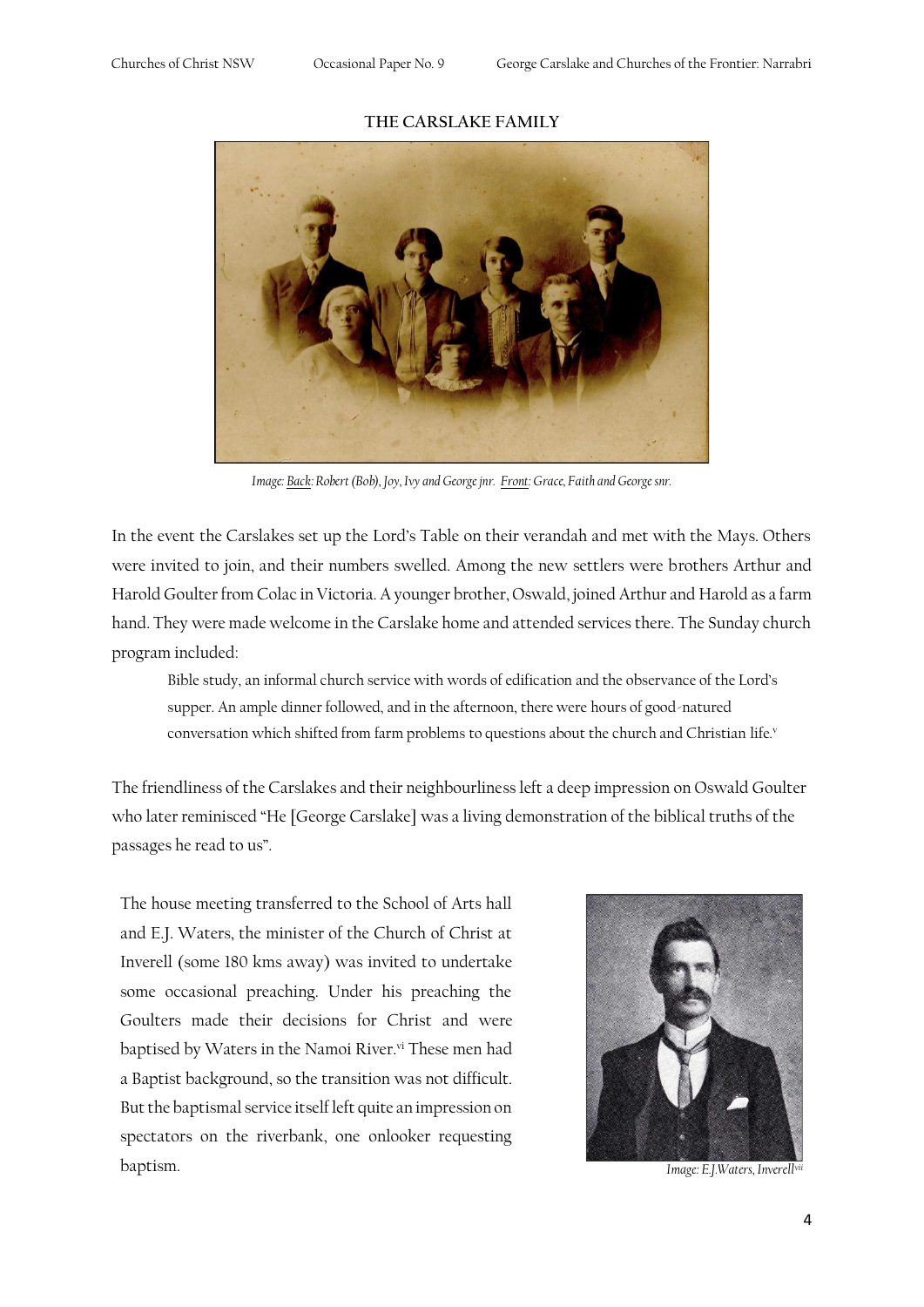In his youth at Colac, Oswald Goulter recalled once hearing a sermon by H.G. Harward and being impressed by his reasonable presentation of the gospel. He received a tract from Harward on the Great Commission. In obedience to that Great Commission, Oswald Goulter later went on to become a Disciples of Christ missionary in China. He was interned by the Japanese and persecuted by Communists. His story is told elsewhere.<sup>viii</sup>



*Image: Harold and Oswald Goulter*

#### **Early Home Missions Support**

In January 1912 the Home Missions Committee reported that a splendid opportunity existed at Narrabri where a "band of enthusiastic disciples offers to pay a good sum towards the support of a preacher, and also provide him with a trap and horse."ix Soon after, the Committee facilitated the appointment of Walter Waters to the position:

…. through the agency of E.J. Waters [minister] of Inverell, the Moree and Narrabri districts were organised, funds were raised, and the service of W. Waters of Queensland secured to undertake the work of the evangelist.<sup>x</sup>

The foregoing suggests that Waters' ministry was to be a shared one between the churches at Moree and Narrabri which were 100 kms apart. This shared arrangement seems to be confirmed by Waters' first post in *The Australian Christian* which reported on Moree:

The writer has begun work in these important towns and surrounding districts. Lord's Day May 5 was spent with the brethren at Moree. Despite the times of adversity which the church has been suffering, quite a number met together with to remember their Lord…At night a gospel service was conducted. The electric light recently installed was used for the first time and greatly appreciated.xi

It is not clear what "the times of adversity referred to"—possibly the vicissitudes of rural life. It is known that very adverse climatic conditions applied in parts of Australia between 1911 and 1916. In July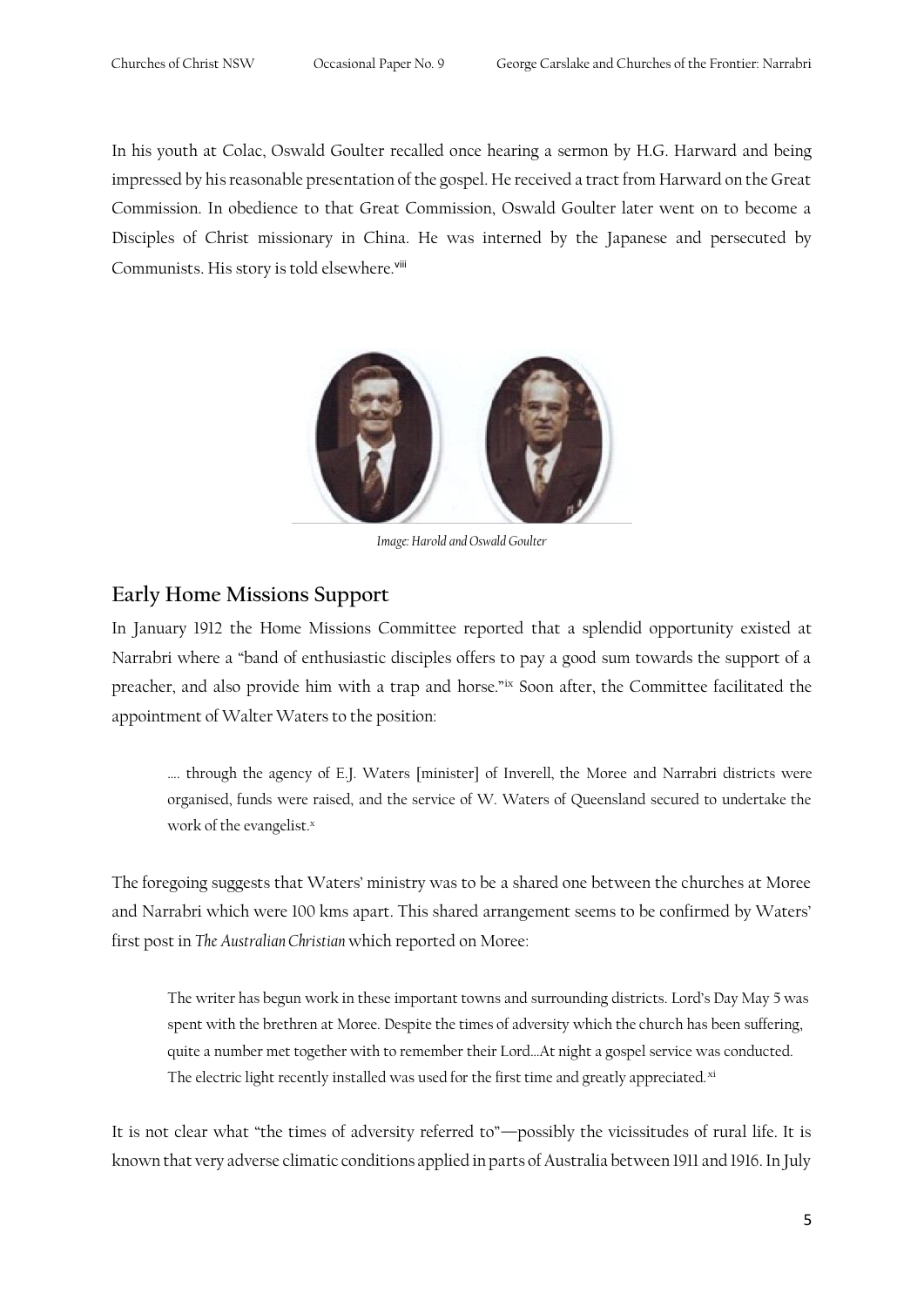of 1912, Waters indicated that "he visits Moree alternate Sundays" and that he "proposes to re-open the Lord's Day school there".<sup>xii</sup> In the short term, Waters' focus was on the church at Narrabri where he was based. On 19 May 1912, a three-week tent mission commenced with State Evangelist T. R. Coleman as the missioner. This resulted in eight decisions. Some assistance was provided throughout the mission by E.J. Waters and Janet Cosh of Inverell. A business meeting in late June 1912 reflects the emergence of a more institutional form of church. George Carslake was appointed church secretary and S.S. superintendent. The school had an initial enrolment of 17 and an adult Bible Class. The report indicates that a "Sister Williams was appointed as Home Mission collector". It is of interest that having been the recipient of Home Missions assistance, the little church felt constrained to contribute to others through this ministry. The sister Williams mentioned here may have been the "Sister A. Williams" who married Arthur Goulter in August 1912.<sup>xiii</sup>

#### **The Decision to Build a Chapel**

An important decision at the business meeting was a decision to erect a chapel. A quarter acre allotment was purchased in the centre of Narrabri. Fund raising and planning occupied the small congregation for the next six months or so. In the meantime, the regular work of the church went ahead. In October 1912, Waters and Carslake visited Wee Waa, some 40 kms distant, where they met up with six disciples whom they encouraged to travel to Narrabri for services when weather permitted.

In November, Waters travelled to the Queensland border and met with Disciples at Boomi where a small Sunday school was being conducted, and at Mungindi where a church was meeting on the property of A (Alfred?) Winter. Waters reported a baptism at Mungindi and about forty attending a gospel service in Winter's woolshed. Work proceeded steadily on the erection of the chapel at Narrabri.

To lessen the cost, it was decided that members would cut the logs for the building and have them trimmed into building planks at the local sawmill. Carslake mentions that "Mr. Winter of Moree was a great a help" (referring presumably to a substantial donation). A liberal donation of £17/6/- was received from the Long Plains church, S.A., with which George Carslake had been associated in his youth.

The new chapel was opened on 23 February 1913 with W.J. Williams of Rookwood [Lidcombe] as the occasional speaker. At the time of the opening of the chapel, the church had a membership of 23. The opening of the chapel enabled the church to expand its programs. In addition to the Sunday school the establishment of a Christian Endeavour Society and a Dorcas Society are reported. The church was admitted to the NSW Conference in 1913.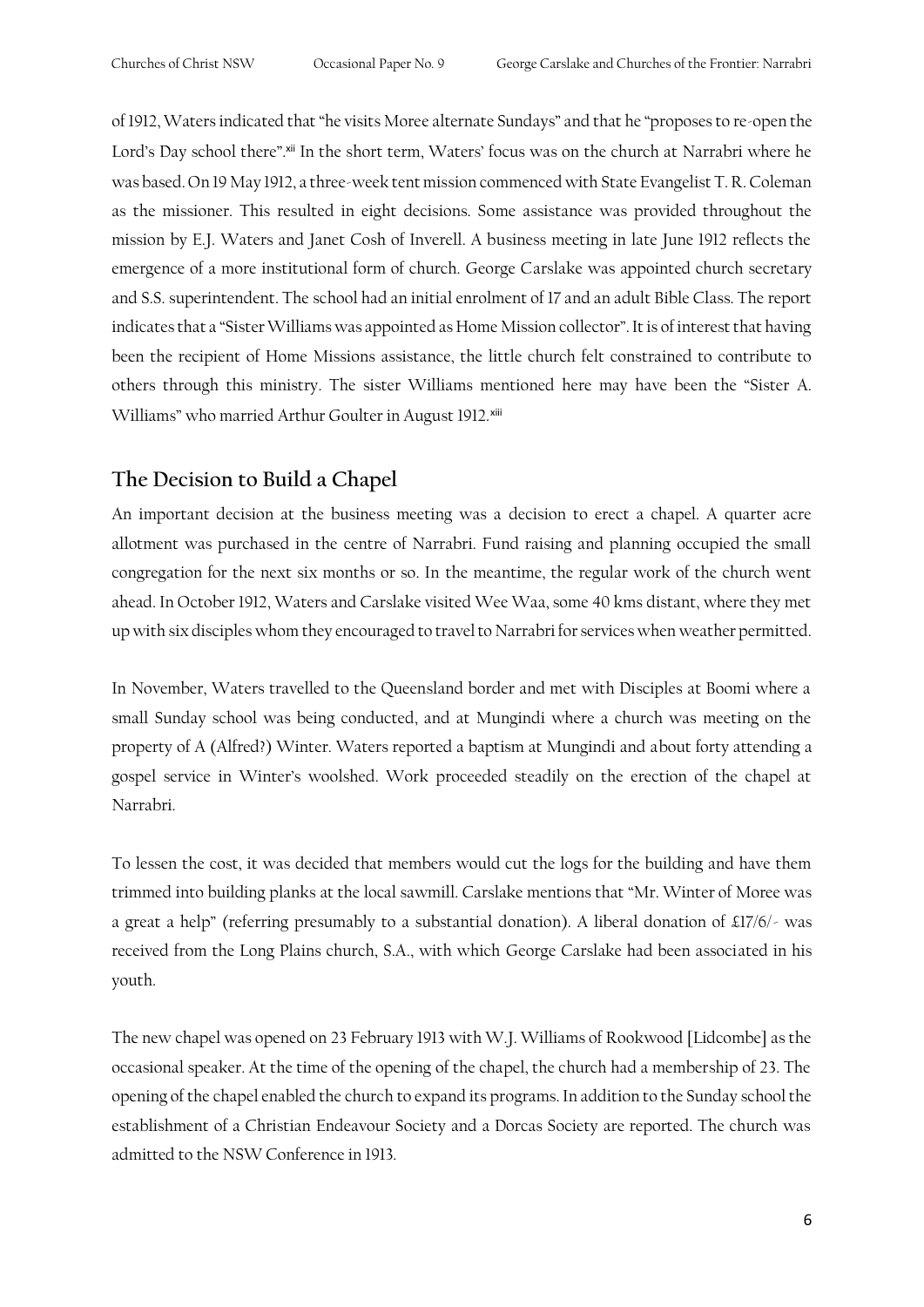

*Image: Narrabri Chapel 1913*

Reports from the church during 1914 indicate that the work continued to be well maintained, despite a drought. There were movements of members in and out, but Carslakes' overall assessment was that they were "getting on top of things". Waters continued to minister to adherents in the wider region. But in January 1915, he indicated a desire to leave the ministry at Narrabri. Carslake reported this prospect as a "crash."xiv Evangelist Waters' last report was published in *The Australian Christian* on June 1, 1915. In that post, he advises two confessions of faith—both members of his own family—and a successful Bible School demonstration in which funds were raised to send New Testaments to the Australian troops. Waters left at the end of the month. A report indicates that it was his intention to go to Taree.<sup>xv</sup> Waters was undoubtedly worn out after an extensive three-year ministry in Narrabri and the wider region. A Conference related report summarises his contribution as follows:

Mr. Waters has done a good job but after three years of travelling and preaching…he feels that he would like a change. Everywhere Mr. Waters has been noted for his faithful and helpful preaching and has been the means of leading many to a knowledge of the truth which saves and gives freedom.xvi

The Conference Report for 1915—1916 indicates a membership of 26/27. The report mentions that an arrangement had been with "the Moree and Narrabri brethren where practically nearly all the money needed to support his successor had been guaranteed."xvii

#### **Ministry Changes**

Waters replacement was Percival A. Warhurst from Narracoorte in South Australia. Warhurst took up his appointment on July 11. In a letter he wrote to the *Narracoorte Herald* a month after his arrival he described the circumstances confronting him on arrival:

Narrabri is dependent on farming and stock raising, but like most other parts of the Commonwealth has had a terrible set back on account of the adverse seasons…The people of Narrabri on the whole are much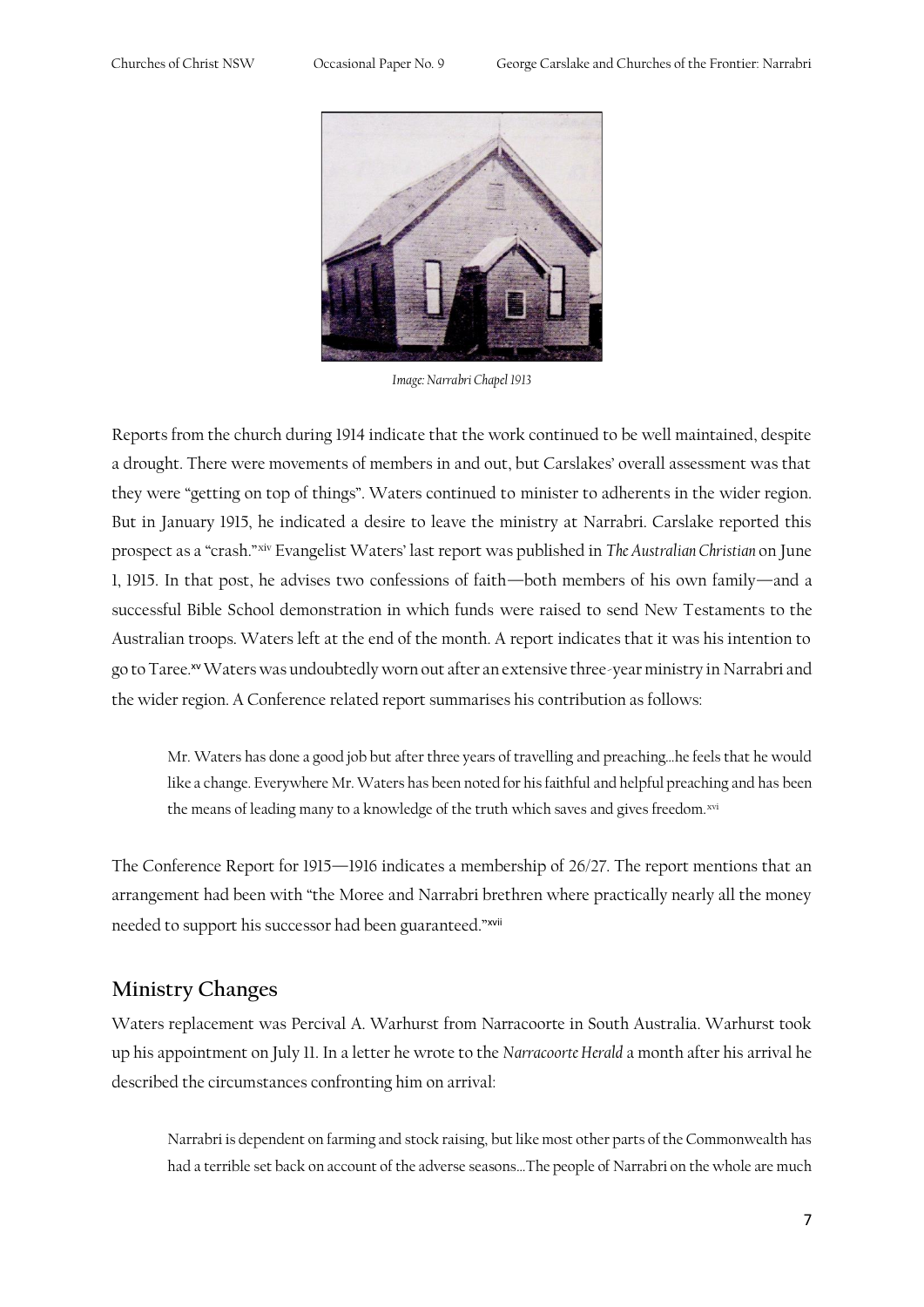given to sport and practically two days per month are set aside for horse racing. Coursing is also very popular here…They have 23 licensed bars here, twelve of which are in the main street, within the distance of a little less than half a mile.<sup>xviii</sup>

Five churches, twenty-three pubs and lots of racing! For someone raised in a temperance and Sunday observance tradition these conditions may have caused "shock and horror", but they would not have been atypical of any town in western NSW. Notwithstanding any misgivings he may have had, Warhurst quickly picked up the mantle laid down by Waters. This included visiting members and centres in the large parish which stretched from Baan Baa, a small village 40 kms in the south, to the town of Mungindi on the Queensland border, 200 kms to the north. To do this, he relied on a "Rudge" motorcycle. A report in January 1916 tells of a journey of over 600 kms. This would not have been a comfortable journey over dirt roads and on a poorly sprung primitive motorbike. But a primitive motorbike gave more mobility than a "trap and a horse".

In February 1916, the church decided to erect two vestries for use by the church auxiliaries which now included a Christian Endeavour Society. This was again a cooperative effort with one giving the timber, another supplying a team and wagon to transport it. This work was completed in March and the rooms declared "open" by the school superintendent, George Carslake. A Sunday school competition was arranged between the Narrabri and Wagga Wagga Sunday schools and an appeal was made for books for a Sunday school library.This was clearly a busy time for the Carslakes who lived at West Narrabri, some 15 kms distant from the chapel. In his biography, George Carslake described their Sunday schedule as follows.

We would go into church for the 10.30 service, take our dinner and tea with us, have dinner in the vestry and be ready for Sunday School at 2.30, again have our tea in the vestry and be ready for church at 7.00pm...this with three young children...and my wife [Gracie] was organist as well.xix

In May 1916, Warhurst started preaching services in the home of Arthur and Janet Goulter at Bohena Creek, 20 kms south-west of Narrabri. The following month, Warhurst addressed a gathering of around 30 people at Bellata, 42 kms to the north. Bellata seemed like a promising outreach and Warhurst visited there again in July and the local group accepted responsibility for the hire of the hall where meetings were held. Meanwhile, Carslake signalled that the central church at Narrabri was not making much progress among the adults of the town, but the youth work was going well and becoming the main source of additions to the church. At this stage no mention is made in the reports of Moree.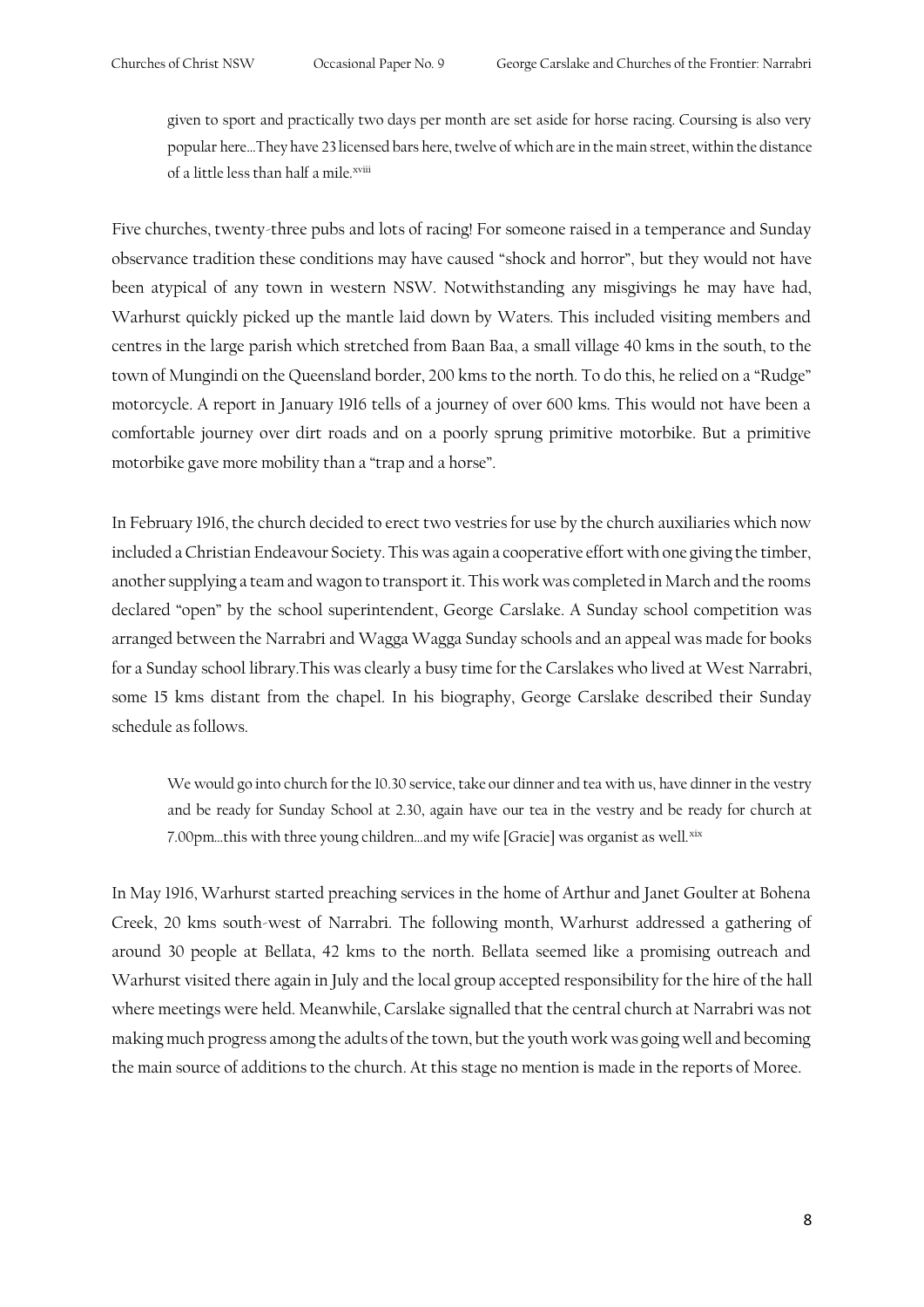#### **War, Weather and Weariness**

The Home Missions Committee extended an invitation to Warhurst to continue, but in January 1917 he became ill and on doctor's orders resigned. The likely cause was nervous and/or physical exhaustion. Warhurst and his wife returned to South Australia.xx The Conference Report for 1917 near the end of Warhurst's term indicates ten additions by faith and baptism during the year and one restoration. The report also indicates generous support from the NSW Home Missions Committee but notes ominously that "the failure of crops prevented local brethren from contributing more to the cause."

The church also lost the services of stalwart, Harold Goulter, who had enlisted. Goulter had served as an officer of the church, Sunday school teacher and organist. In addition, E.J. Waters, the Inverell minister who had assisted Narrabri in its early years moved to Wagga Wagga. Furthermore, Carslake, the guiding light for the Bible School since its inception, was forced to relinquish his role as superintendent due to 'home duties'. He was presented with a wallet as a token of the esteem in which he was held. However, he continued to submit reports on the work of the church. Alfred E. Marler replaced Warhurst in May 1917. Carslake described his addresses as a "treat" but the church had lost much of its verve. Charles Rush, the Home Mission Secretary, visited the church for consultations in July 1917. Carslake's penultimate report in February 1918 sounds an ominous note:

Since our last report [October 1917] meetings have been poorly attended. We hold no gospel service on account of not having a preacher, Bro. Mailer being called away to take up the work in a more prosperous church [South Kensington –later renamed - Kingsford church NSW]. Several of our members have left the district, which reduces our numbers at the morning meeting, and also Sunday School. Last Sunday afternoon the writer baptised one young woman. We regret we will not have her in membership with us. One of our city churches will gain a member.xxi

No report appeared in the NSW Conference Reports in March 1918 and a membership figure of 36 was simply brought forward unchanged from the previous year. Significantly, a motion was adopted recommending "a new church at Narrabri and Moree." This suggests a reorganisation or resuscitation was being considered.

After a lapse of over twelve months, a final report was posted in *The Australian Christian* in May 1919. Carslake notes that the "Lord's table had been spread every Sunday since the departure of Bro. Mailer" with attendances from between 10 and 30. He acknowledges receipt of some assistance from Inverell and that the "Lord's Day school was keeping up fairly well". Sometime later that year, the church must have closed. The Narrabri entry in the Conference Reports appeared unchanged in 1919 but no entry appeared in 1920. The building on which so much effort had been expended, was sold in 1921. Whatever the precipitating events that led to the closure of church, they remain unknown. Carslake hints at a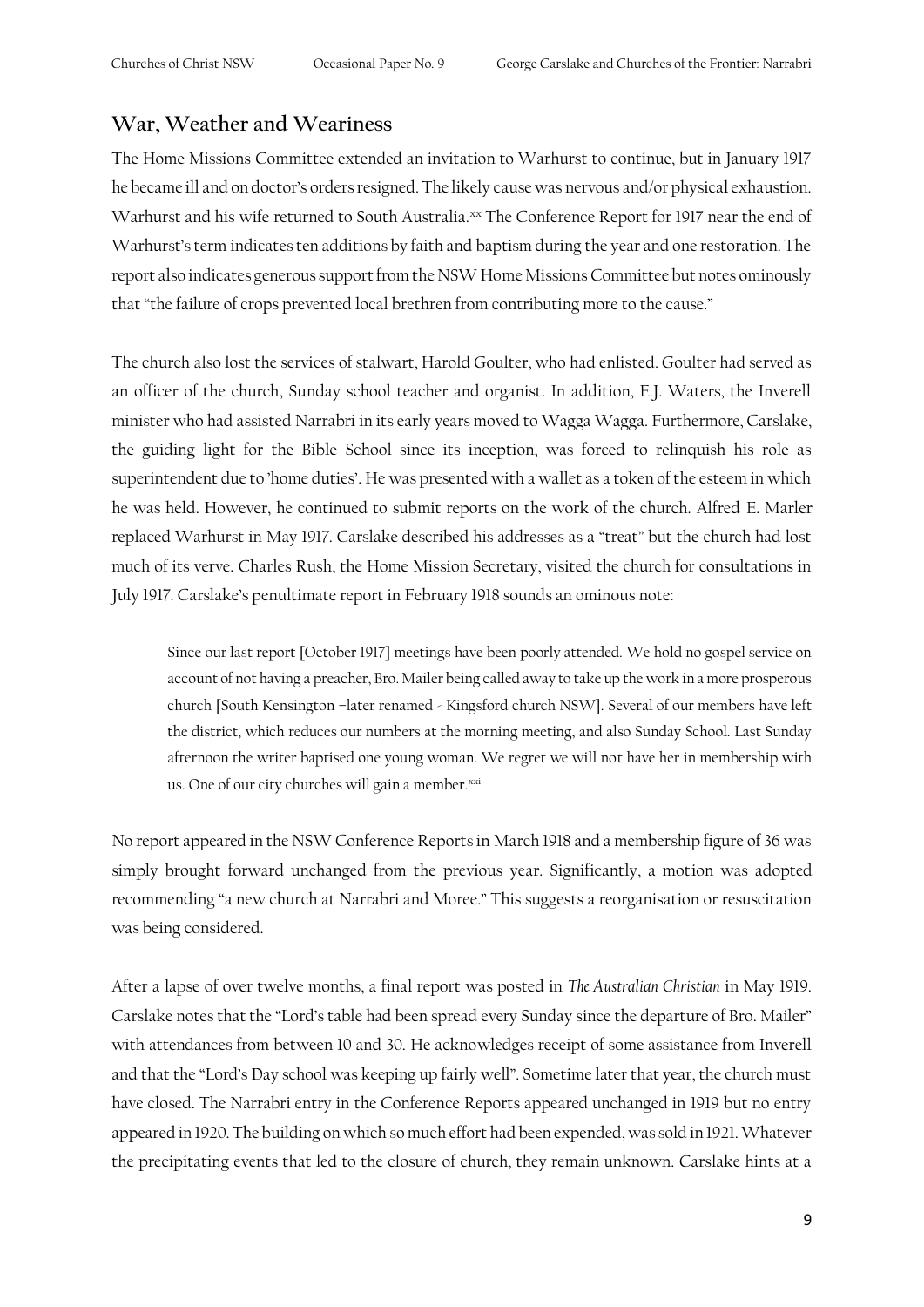few factors but being the "Christian gentleman he was", he refused to allow any adverse criticism to appear in his biography.<sup>xxii</sup>

It seems clear that the prevailing drought had played havoc with the little church and possibly also the loss from the town and the church of young men because of the war. But it also seems likely that the punishing program undertaken by the church took its toll on ministry. The resulting short-term ministries did not help. Carslake notes that attendances tended to drop back with ministry changeovers. It is unlikely that any of the ministers had had much theological training.



*Image: George A Carslake circa 1970*

For the next year or so, George and Grace attended other churches in Narrabri but in 1920, following the death of Grace's parents in South Australia, they decided to sell up and return to South Australia (Loxton) where they developed another farm. They moved to Western Australia in 1932 where they became foundation members of the Morawa Church of Christ. Grace Carslake died in 1954 and George in 1974. Their grandson, Graham Carslake, and his wife, Freda live in Perth, WA, and continue to serve in interim ministries after more than 50 years of pastoral ministry.

#### **A Church closes but its Ministry Continues**

Narrabri was always going to be a "tough call" and the attempt to link Narrabri and Moree and their nearby villages into some sort of circuit may have been a town too far. But Church closures are always painful events. With their closure, die the aspirations of those who invested time and effort in their establishment and development. Though devastated by the closure of the church at the time, George Carslake was more sanguine about it later in his life. In his biography he wrote: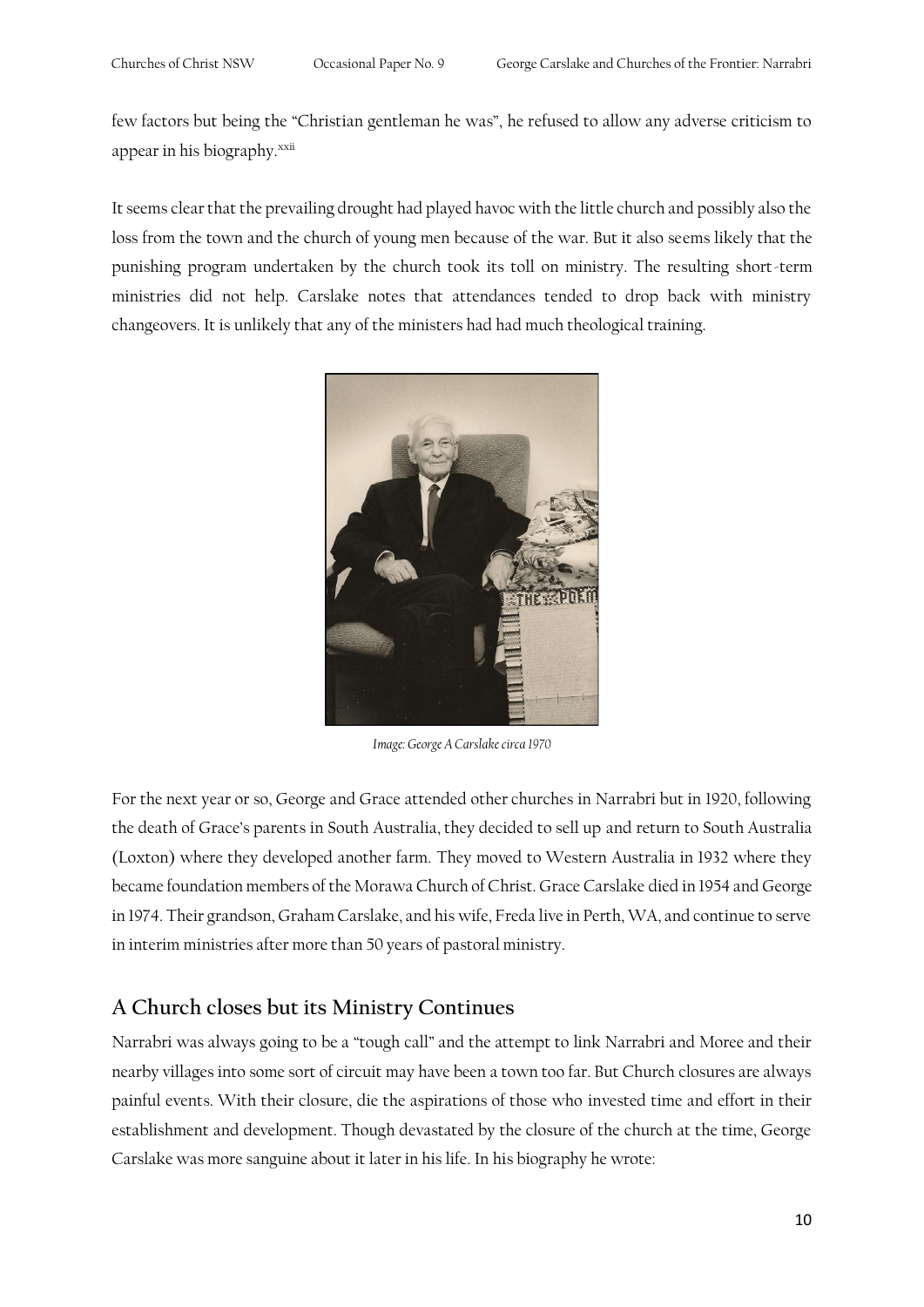We had some wonderful times, and although the general opinion was that the effort was a failure… we who went through the years of service for the Lord knew better.

He goes on to mention those whose lives had been touched by the ministry at Narrabri—a disreputable family turned into "respected citizens", the little boy who so boldly gave himself to the Lord at a mission, the conversion of a member of his own family, and the baptism of Oswald Goulter who went on to become a great missionary. Carslake was particularly proud that he had the opportunity of baptising Unita Schatz, a gifted young lady, who married the church's last minister, Alfred Marler, and became a wonderful "influence for good" in his life.

Historian Geoffrey Blainey has spoken of the "tyranny of distance". While Blainey had in mind the effect on Australia's culture of its distance from Europe, distance also had an internal effect on Australia's development and on evangelism. The frontier church at Bungawalbyn (near Lismore) wrote "The distance from any large city has militated against the little community."xxiii Arguably church planting was more effective in Victoria than NSW, not because its evangelists were more effective (many served in both States) or because pioneering members had greater resolve, but because the State's smaller size and its closer pattern of settlement allowed more support from others and minimised membership loss by relocation.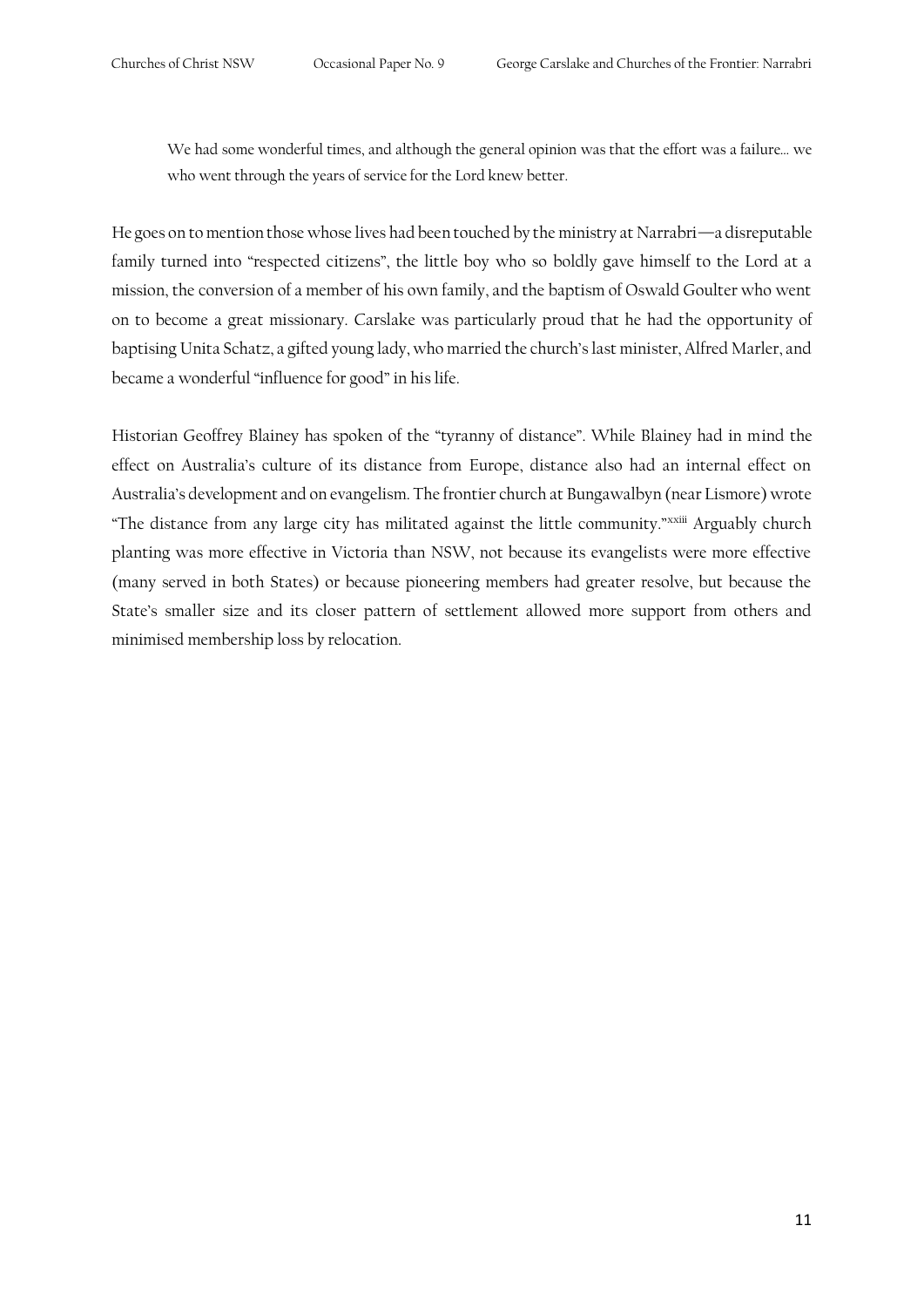## **REFERENCES**

#### **NEWSPAPERS**

The Australian Christian, Vol II, October 1899. The Australian Christian, Vol III, 26 April 1900 The Australian Christian, Vol XIV, 4 May 1911 The Australian Christian, Vol XV, 11 January 1912 The Australian Christian, Vol XV, 16 May 1912 The Australian Christian, Vol XV, 25 July 1912 The Australian Christian, Vol XVI, 15 May 1913 The Australian Christian, Vol XXI, 21 February 1918 The Mail, 31 January 1917 The Narracoorte Herald, 13 August 1915 The North-Western Courier, 28 June 1915 The Newcastle Morning Herald and Miners' Advocate, 26 December 1917

#### **DOCUMENTS AND TEXTBOOKS**

Churches of Christ Conference Reports, 1916 – Statistics Maston, A.B. (ed) *Jubilee Pictorial History of Churches of Christ in Australasia.* Austral: 1903 Occasional Paper 11: Oswald Goulter, from Narrabri to Nanking Powell, W.E. *Scattered Seed* Bethany Press: 1969

#### **ACKNOWLEDGEMENTS**

The assistance of Graham Carslake for making available extracts from a family history written by his grandfather George Carslake snr is gratefully acknowledged. Graham's assistance in providing family photographs is also appreciated.

The assistance of the NSW Churches of Christ Archivist and Historian (ret'd.), Dennis Nutt, in sourcing information from *The Australian Christian* and elsewhere is also warmly acknowledged.

<sup>&</sup>lt;sup>i</sup> The Australian Christian Vol. II, 19 October 1899, 383. At the time there was a small church in the Newcastle inner suburb of Merewether.

ii The secretary of the Mungindi church wrote "The church is in a languishing condition, chiefly through the faithlessness of some – drink and indifferfence, the sins of the age. We number eight to ten regular communicants. The Australian Christian Vol. III, 26 April 1900, 173.

iii Bagley had the view that a church which started its life with a large debt was badly handicapped and spent much of its effort paying off a mortgage rather than on evangelism.